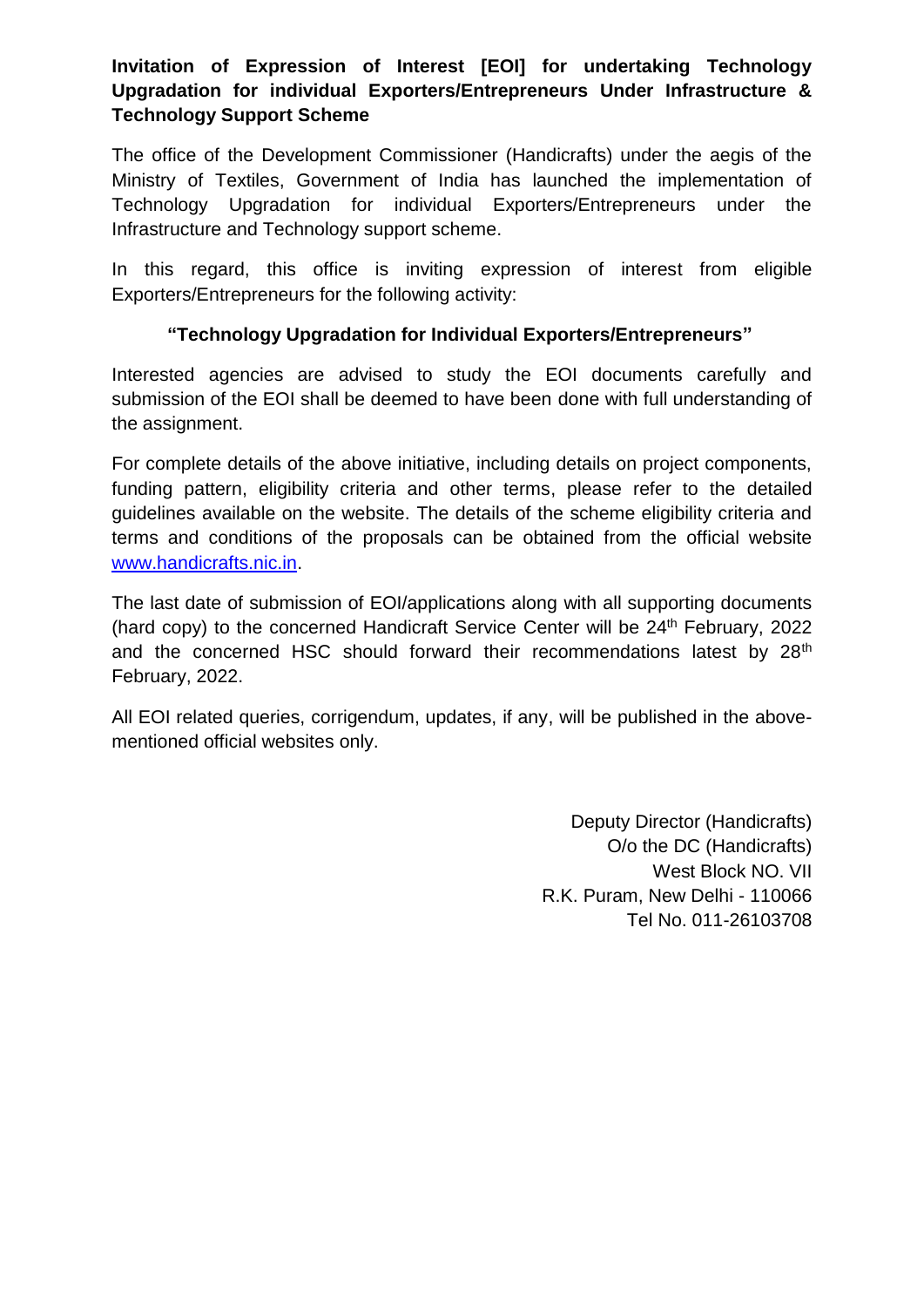### **GUIDELINES FOR TECHNOLOGY UPGRADATION ASSISTANCE TO EXPORTERS / ENTREPRENEURS UNDER INFRASTURCTURE & TECHNOLOGY SUPPORT SCHEME**

1) Purpose:

The objective is to extend the technological up gradation facility to exporters/entrepreneurs. The facility center should be an infrastructure with modern machinery including packaging machinery to support product, productivity, quality, etc. so that it encourages expansion of Business activities, enhance employment opportunities, production base and improve quality of products through Technology up gradation in the organized sector of Handicrafts.

- 2) Eligibility:
	- 2.1Recognized Exporters and Entrepreneurs/ Exporter Associations, Producer Companies etc.
	- 2.2Applicants should have minimum 3 years of experience duly supported by audited books of accounts.
	- 2.3Average sales turnover of Rs. 2 crores in the past 3 years.
	- 2.4Should have minimum 50 artisans engaged while submission of application.
	- 2.5Availing term loan from the Bank/Financial institutions (FI) for an amount not less than 10% of the project cost with a minimum re-payment period including moratorium of atleast three (3) years. The loan utilization is for the project only. Term loan other than the scheme proposed will not be consider for the project.
	- 2.6Land documents should be registered in the name of the applicant (Sale deed/lease deed). In case of lease deed, the lease period should not be less than 15 years.
	- 2.7For Proposals of NER states the Sales Turnover over Rs. 1 crore and employing minimum of 30 artisans.
- 3) Financial Assistance:
	- 3.1The maximum amount of funds to be sanctioned is INR 150 lakh for each facility center. The financial pattern would be based on 60:40 sharing between the Government of India through the Office of the D.C (H) and Exporters and Entrepreneurs/ Exporter Associations, Producer Companies etc. MOU between Exporters and Entrepreneurs/ Exporter Associations, Producer Companies etc. and Government of India (GOI) will be signed before release of funds.
	- 3.2Installation charges will be restricted to 10% of the cost of the machines with a max. ceiling of Rs.15 Lakhs. Second hand machines will not be allowed for the scheme.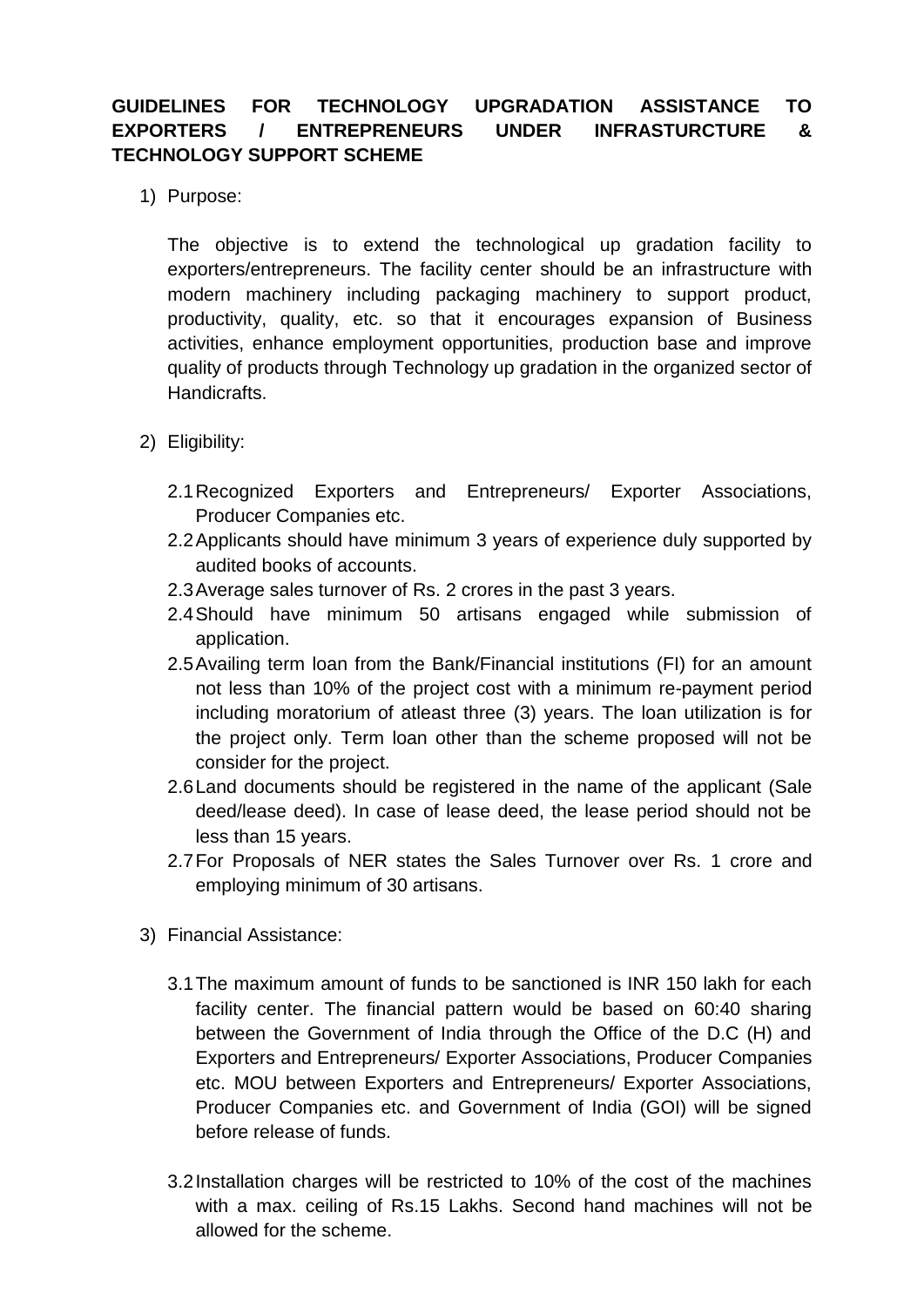- 3.3Thus the assistance at the rate of 60% of the investment covering procurement & installation of machines is restricted to a max. ceiling of Rs. 90 lakhs per unit.
- 3.4The proposal will be initially accorded approval through a Project Approval and Monitoring Committee. After receiving financial approvals, a sanction order will be issued for further submission of documents by the grantee to release of advance payment of 50% of grant followed by 40% of grant after submission of utilization of 80% of 1st installment in GFR-12A and balance 10% will be released as reimbursement after receipt of requisite audited statement of expenditure, UC in GFR-12A format, performance cum achievement report and other relevant documents etc. subject to actual.
- 3.5An enterprise is eligible for above assistance only once in 10 years for one unit anywhere in India.
- 4) Submission of Application:
	- 4.1Application shall be submitted in the prescribed proforma through the concerned Assistant Director (HSC).
	- 4.2Application shall include following documents:
		- a. List of machines with description, specification, quantity, approx price, etc. to be procured, and a certificate from a Chartered Engineer that, the proposed machines are relevant for the production activity proposed for expansion / up gradation. Also enclose a copy of Quotation in support of Machine Price.
		- b. Auditors report for last 3 years in support of annual sales/turnover.
		- c. Land documents in the name of the owner/company or 15 years registered lease deed.
		- d. Copies of registration certification of GST, IEC, PAN.
		- e. Business plan for the proposed facility center indicating BCR & IRR duly vetted by a Bank/financial Institutions.
		- f. No. of beneficiaries.
	- 4.3 The application needs to be recommended by the concerned AD(HSC).
- 5) Documents to be submitted for claim of assistance: The grant will be released in three installments. After the project approval through a Project Approval and Monitoring Committee and financial sanction, a sanction order will be issued for further submission of documents by the grantee to release of advance payment of 50% of grant followed by 40% of grant after submission of utilization of 80% of 1st installment in GFR-12A and balance 10% will be released as reimbursement subject to actuals.
	- 5.1For advance release: 1st installment can only release after the submission of Pre-Receipt in duplicate along with Agency Details, Bank mandate, Authorization letter, acceptance of Terms and conditions on letter head,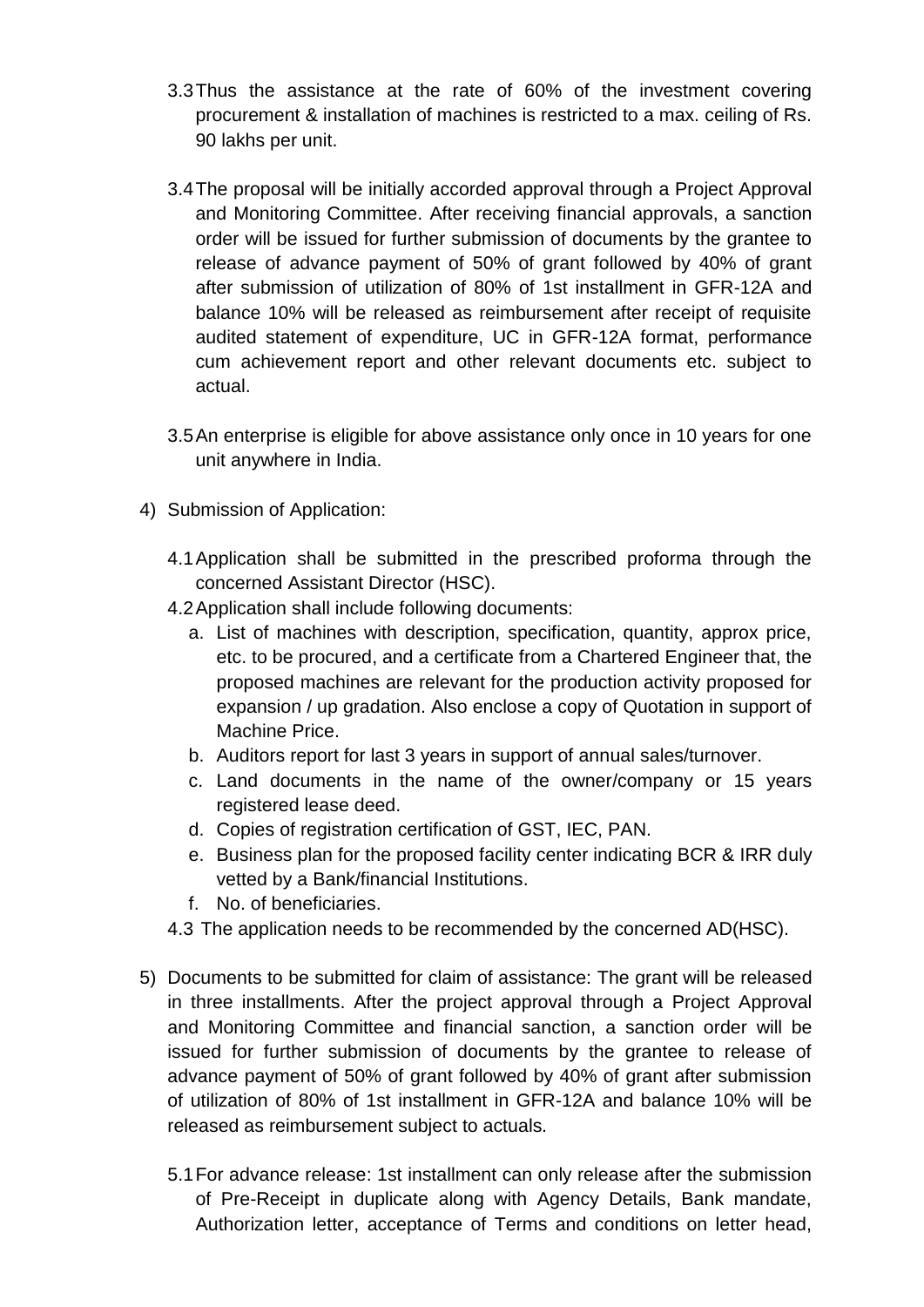MOU on Non-Judicial stamp paper and other documents as mentioned in sanction order.

- 5.2For 2nd installment: 2nd installment can only be release after 80% utilization of 1st installment. Documents to be submitted GFR-12 in prescribed format along with bank statement, CA certificate of utilization of fund and pre-receipt for the further grant.
- 5.3Disbursement of the final installment as re-imbursement On completion of expansion / up gradation of proposed activity the Organization shall submit a request letter in their letter head signed by the authorized person of the organization with the following documents.
	- a) Inspection report from the concerned Asst. Director / Regional Director in the proforma, in confirmation of procurement, installation and functioning of the new facility.
	- b) List of machines procured & installed indicating Machine description, specification, purpose of the machine, Quantity, Invoice number, Amount / cost of machine, Date of purchase, supplier address etc.
	- c) A certificate from a chartered Engineer that, the machines have been procured, installed & working.
	- d) Auditors report indicating that the detailed expenditure in line with the subheads of the sanction order.
	- e) No. of beneficiaries.
	- f) All above documents shall be countered by the Authorized signatory of the Organization.
- 6) Implementation schedule and penalty
	- 6.1 The implementation schedule for the project would be 12 months from the date of issue of the approval letter/sanction order for the financial assistance. No extension of time for implementation of the project will be given. In exceptional circumstances, for the reason beyond the control of the promoter(s), the implementation period may be extended with the approval of the O/o DC Handicrafts.
	- 6.2 In event of no progress is reported in the sanctioned project beyond 6 months for the date of issue of the approval letter the O/o DC Handicrafts reserves the right to withdraw approval accorded to the applicant and recall the advance amount along with interest.
	- 6.3 Advance payment will be recalled along with interest in case of nonimplementation of project by the beneficiary.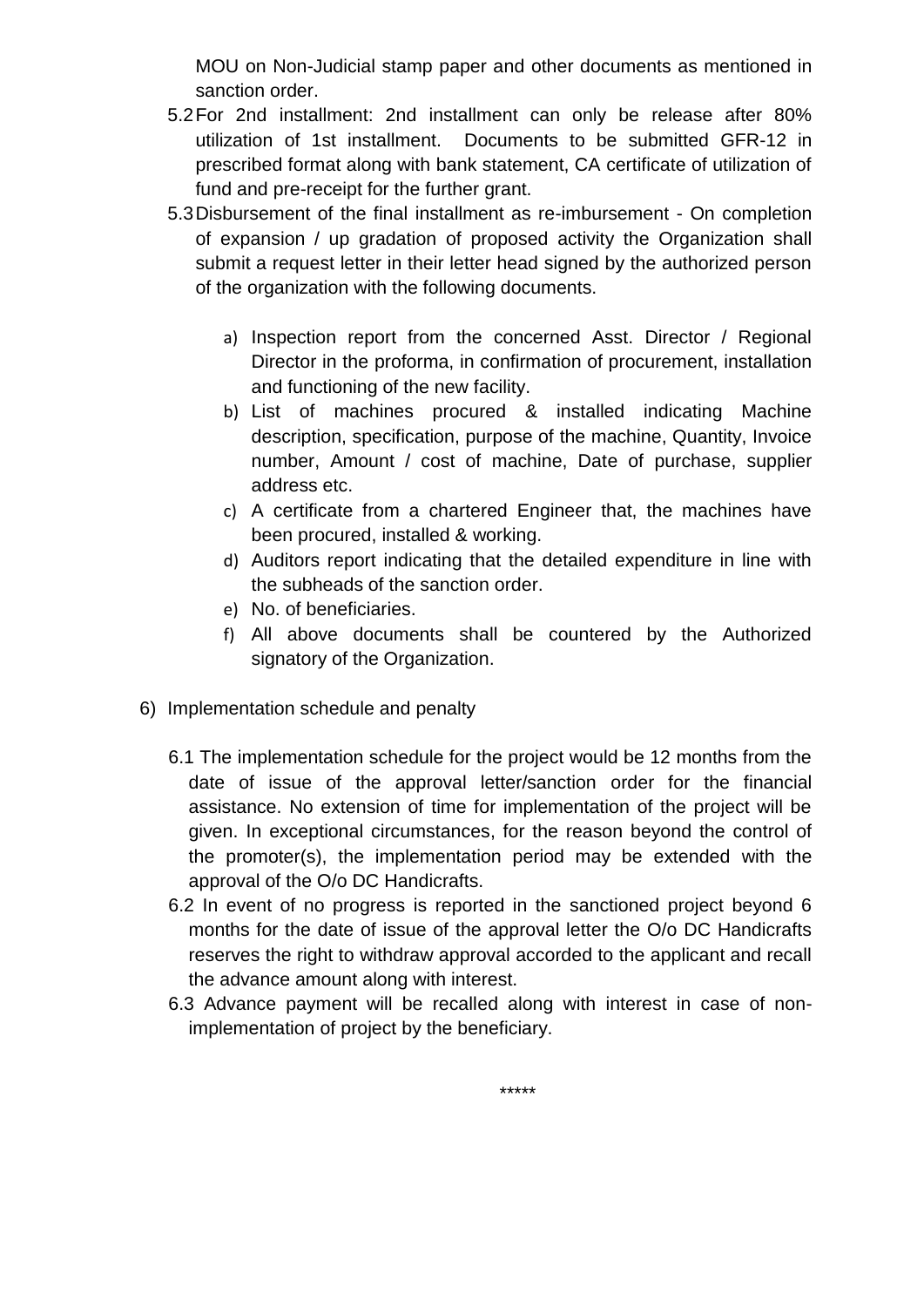# **PROFORMA FOR SUBMISSION OF PROPOSALS FOR TECHNOLOGY UPGRADATION ASSISTANCE TO EXPORTERS/ENTREPRENEURS**

| S.No.          | <b>Details</b>                                                        | Remarks | Page # |
|----------------|-----------------------------------------------------------------------|---------|--------|
| 1 <sub>1</sub> | &<br>Address<br>of<br>the<br>Name                                     |         |        |
|                | Organization                                                          |         |        |
| 2.             | Address/Location with craft in which                                  |         |        |
|                | the Facility Center is proposed to                                    |         |        |
|                | set up                                                                |         |        |
| 3.             | Number of artisans likely to be                                       |         |        |
|                | benefited directly and indirectly                                     |         |        |
| 4.             | manufacturer/<br>Whether                                              |         |        |
|                | exporter/merchant exporter                                            |         |        |
| 5.             | Firm<br>of<br>Legal<br>the<br>Status                                  |         |        |
|                | (Partnership/<br>Proprietorship/Pvt.                                  |         |        |
|                | Ltd./Pub. Ltd. etc)                                                   |         |        |
| 6.             | Year of incorporation (Enclose                                        |         |        |
|                | Copy of certificate)                                                  |         |        |
| 7.             | Financial turnover for the last three                                 |         |        |
|                | years along with a brief note on the                                  |         |        |
|                | same.                                                                 |         |        |
| 8.             | Whether registered with EPCH, if                                      |         |        |
|                | yes enclose a copy of registration.                                   |         |        |
| 9.             | Whether<br>I.E.<br>code<br>number                                     |         |        |
|                | obtained, if yes enclose a copy.                                      |         |        |
| 10             | Specify land title with name etc                                      |         |        |
|                | (enclose a copy of land document)                                     |         |        |
| 11.            | Cost of machineries proposed                                          |         |        |
|                | (Enclose<br>list<br>with<br>make,<br>a                                |         |        |
|                | specification, quantity,<br>supplier,                                 |         |        |
|                | cost etc with<br>approximate<br>a                                     |         |        |
|                | certificate<br>from<br>chartered<br>a                                 |         |        |
|                | engineer<br>that, the<br>proposed<br>are relevant for the<br>machines |         |        |
|                | production activity proposed<br>for                                   |         |        |
|                | expansion/up gradation)                                               |         |        |
| 12.            | Whether power and water facilities                                    |         |        |
|                | are available (Please Specify)                                        |         |        |
| 13.            | Enclose business plan prepared                                        |         |        |
|                | along with technical feasibility and                                  |         |        |
|                | financial feasibility duly certified by                               |         |        |
|                | an expert in the relevant field,                                      |         |        |
|                | clearly indicating the out put and                                    |         |        |
|                | giving the benefit cost ratio (BCR)                                   |         |        |
|                | and internal rate of return (IRR).                                    |         |        |
| 14.            | Source of balance amount to make                                      |         |        |
|                | the facility center fully operational                                 |         |        |
|                | (Whether from bank or from own                                        |         |        |
|                | resources or partners contribution,                                   |         |        |
|                | and<br>provide supporting<br>etc                                      |         |        |
|                | documents)                                                            |         |        |
| 15.            | What is the expected output in                                        |         |        |